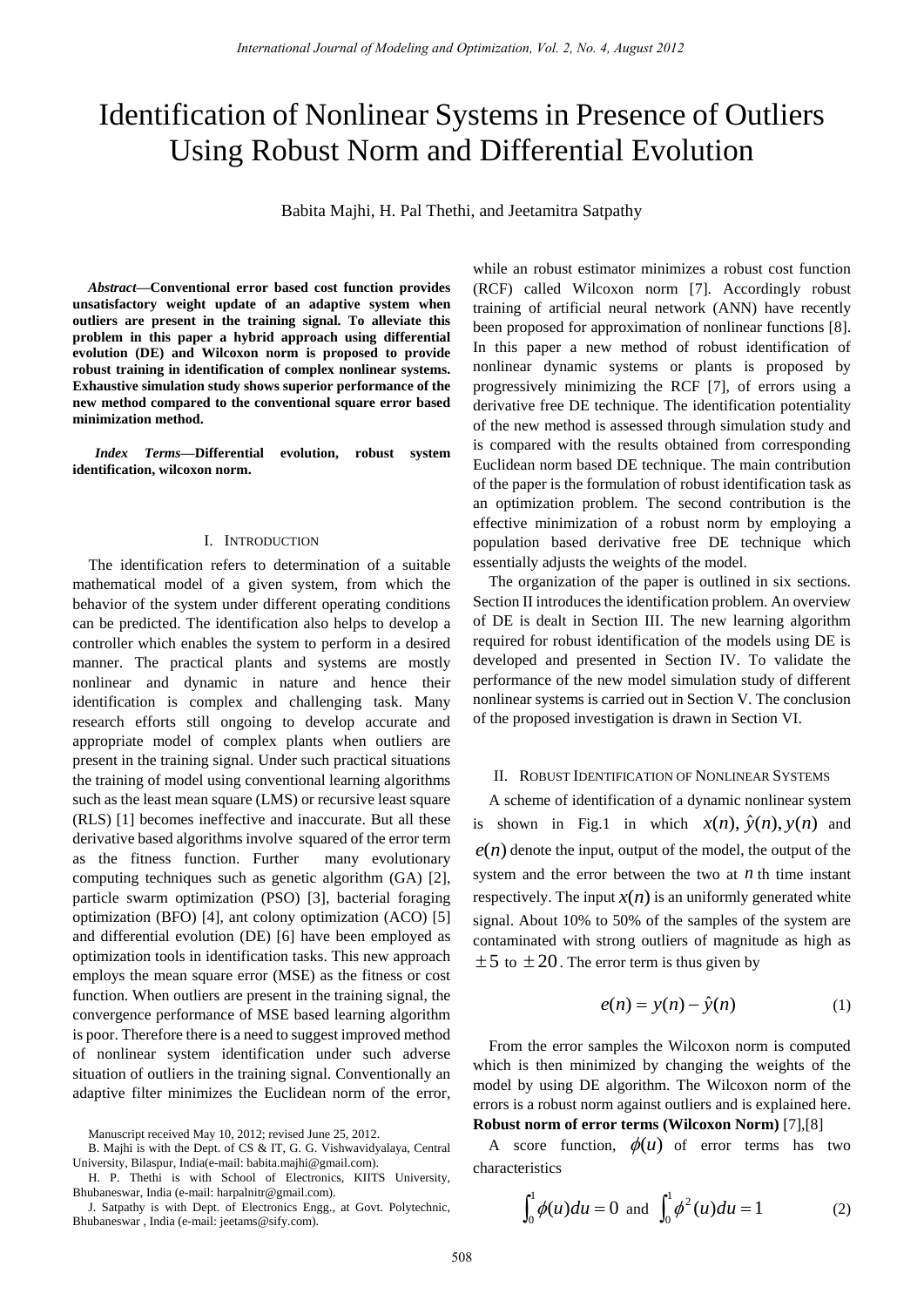Let an error vector be defined as

$$
E = [e(1) e(2) \dots e(K)]^T
$$
 (3)

Rearrange the error vector in an increasing order and let each element  $v_i$  of the ordered vector is ranked serially as  $1 \le i \le K$ . In other words let  $R(v_i) = i$  denotes the rank or order value of  $v_i$  such that  $v_1 < v_2 < v_3$ ........  $v_k$ .



Fig. 1. Robust identification scheme of a dynamic system using DE

The score associated with the score function is *a*(*i*) and is given by

$$
a(i) = \phi(u) = \phi\left(\frac{i}{K+1}\right) = \sqrt{12}(u - 0.5)
$$
  
=  $\sqrt{12}\left(\frac{i}{K+1} - 0.5\right)$  (4)

where  $u = \frac{V}{K+1}$  $=$ *K*  $u = \frac{i}{K+1}$ . Then the Wilcoxon norm,  $C_i$  is defined

as

$$
C_i = \sum_{i=1}^{K} a(i)v_i
$$
 (5)

#### III. DIFFERENTIAL EVOLUTION

In this section the basic principle of DE is outlined. The initial target population is denoted by *NP*. Each individual of the population has *D* parameter values which are initially selected randomly between predefined search ranges  $x_{ij}^{\min}$  and  $x_{ij}^{\max}$ . Thus

$$
x_{ij}^0 = x_{ij}^{\min} + (x_{ij}^{\max} - x_{ij}^{\min}) \times r
$$
 (6)

where  $x_{ij}^t$  represent the *i*<sup>th</sup> individual for  $j^{th}$  dimension at  $t^{th}$ generation and  $r$  is a uniform random number between  $0$  and 1. Mutant individuals are generated from the target population by adding the weighted difference between two randomly selected target population members to a third member in the target population. It is given by

$$
v_{ij}^t = x_p^{t-1} + F \times (x_q^{t-1} - x_r^{t-1})
$$
 (7)

where  $p, r$  and  $r$  are three random chosen individuals from the target population such that  $(p \neq q \neq r \neq i \in (1, \dots, NP))$  and  $(j = 1, 2, \dots, D)$ . *F* is a

mutation scale factor which affects the differential variation between two individuals and its value lies between 0 to 2. Mutation phase is followed by the recombination of mutant individual with its corresponding target individual. To achieve this, a crossover operation is performed to obtain the trial individual as

$$
u_{ij}^t = \begin{cases} v_{ij}^t & \text{if } r_{ij}^t \le CR \text{ or } j = D_j \\ x_{ij}^t & \text{otherwise} \end{cases}
$$
 (8)

where  $D_j$  denotes to a randomly chosen dimension  $(j = 1, 2, \ldots, D)$ , which ensures that at least one parameter of each trial individual  $u_i^t$  differs from its counterpart in the previous generation  $u_i^{t-1}$ . CR is crossover constant in the range [0,1] and  $r_{ij}^t$  is a uniformly distributed random number between 0 and 1.

During the reproduction of the offspring, it is possible that the trial individual may exceed the search space. For this reason, parameter values violating the search range are restricted according to (6)

To include a trial individual  $u_i^t$  as a member of the target population for the next generation, it is compared to its counterpart  $x_i^{t-l}$  $x_i^{t-1}$  at the previous generation. The selection is based on the survival of the fittest among the trial and target individuals. Hence

$$
x_i^t = \begin{cases} u_i^t & \text{if } f(u_i^t) \le f(x_i^{t-1}) \\ x_i^{t-1} & \text{otherwise} \end{cases}
$$
(9)

where  $f(.)$  denotes the fitness value of an individual.

### IV. DE BASED ROBUST SYSTEM IDENTIFICATION : THE ALGORITHM

Referring to Fig.1,

$$
y(k) = P[x(k)] + n(k)
$$
 (10)

where  $n(k)$  represents the outliers with amplitude of  $\pm$  5 or  $\pm 20$  present with 10% to 50% samples of the plant outputs. The DE based model consists of an equal order FIR system with unknown coefficients. In the present adverse situation the learning algorithm to be developed should be immune to the presence of outliers in generating output response of the model which is in close agreement with the system response  $y(k)$ . The DE based robust parameter updating rule is given in following steps :

- 1) The coefficients of the model are initially chosen from a population of *M* target vectors. Each target vector constitutes *P* number of parameters and each parameter represents one coefficient of the adaptive filer.
- 2) *K* number of input samples uniformly distributed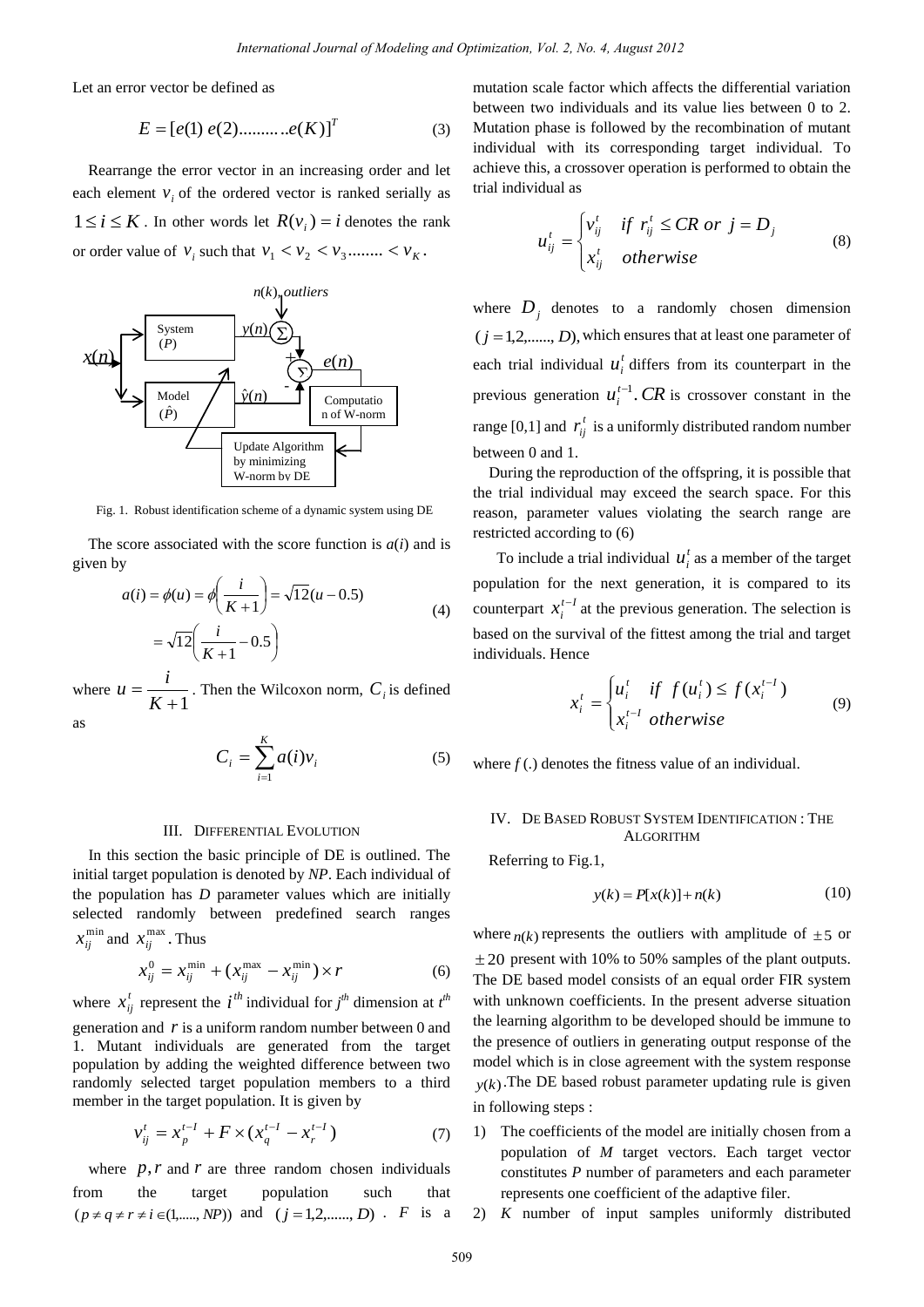between  $-0.5$  to  $+0.5$  is used as input to the model of Fig. 1. In case of DE, *K*= 100.

- 3) Each of the input samples is passed through the plant  $P(z)$ and at 10-50% of randomly chosen samples of the output are added with outliers. In this way  $K$  training samples are produced.
- 4) Each input sample is also passed through the model using each target vector as model parameters. Thus *M* sets of *K* estimated outputs are obtained.
- 5) Each of the desired output is compared with corresponding estimated output and *K* errors are produced for each target vector.
- 6) Let the error vector of  $P^{\text{th}}$  target vector at *n* th generation due to application of  $K$  input samples to the model be represented as  $[e_{1,p}(n), e_{2,p}(n), \dots, e_{K,p}(n)]^T$ . The error values are then arranged in an increasing manner from which the rank  $R\{e_{n,p}(n)\}$  of each *n* th error term is obtained. The score associated with the rank of the each error term is evaluated as

$$
a(i) = \sqrt{12}(\frac{i}{K+1} - 0.5)
$$
 (11)

where  $i$ ,  $(1 \le i \le K)$  denotes the rank of an error. At  $n$  th generation of each  $p$  th target vector the Wilcoxon norm is then calculated as

$$
C_p(n) = \sum_{i=1}^{K} a(i) e_{i,p}(n)
$$
 (12)

- 7) Since the objective is to minimize Wilcoxon norm the DE based optimization strategy is used.
- 8) The mutation and crossover operations are carried out sequentially as per DE rule given in Section III. Selection operator is finally used to select the best *M* target vectors
- 9) The learning process is stopped when Wilcoxon norm (WN) at an iteration reaches the minimum level.
- 10) Then the elements of the corresponding best target vector represent the desired robust estimation of parameters.

## V. SIMULATION STUDY

In this section, simulation study carried out to assess the identification performance of the proposed algorithm is outlined and the results of nonlinear identification of dynamic plants in presence of 10% to 50% of outliers in the desired signal are presented. The outliers are uniformly distributed random values within the range from -5 to 5 up to  $-20$  to  $+20$ . These are added to 10% to 50% randomly selected training samples. The following nonlinear channel models are used in the simulation study :

Example-1

(a) Parameter of the linear system of the plant

 [0.2600, 0.9300, 0.2600] Example-2

(a)Parameter of the linear system of the plant [0.3040, 0.9030, 0.3040]

(b) Nonlinearity of the plants

$$
NL1: y_n(k) = \tanh\{y(k)\}\
$$

$$
NL2: y_n(k) = y(k) + 0.2y^2(k) - 0.1y^3(k)
$$

where  $y(k)$  is the output of the linear part of the plant and  $y_n(k)$  is the output of the overall system.

In scheme-1, the mean square error (MSE) is used as the cost function where as in schemes-2 it is Wilcoxon norm defined in Section-III. The performance of the proposed scheme are obtained from simulation studies and compared with that obtained by scheme-1. Sum of squared error (SSE) is used as quantitative measure for performance evaluation. The parameters used in the study are no. of particles=30, no. of input samples=100, population size = 30, no. of generations  $= 100$ , no. of ensample average  $= 10$ , and  $F = 0.9$ ,  $CR = 0.9$ . These typical values are selected as it offers best possible simulation performance. Simulation is carried out at different conditions of outliers but the results presented in Figs.  $2(a) - 2(d)$  are comparison of responses of the plant and the model for 50% outlier only. It is evident from these plots that robust model provides accurate response matching in presence of outlier whereas the conventional scheme-1 based model exhibits poor identification performance. In both examples, the SSE obtained from scheme-2 is listed in Table 1 to Table 4 is much lower than that obtained from scheme-1 model.

TABLE I:COMPARISON OF SUM OF SQUARED ERROR FOR EXAMPLE-1 WITH NL1

| Percentage of<br>outliers | Sum of squared error           |          |
|---------------------------|--------------------------------|----------|
|                           | Scheme-1                       | Scheme-2 |
|                           | Outlier range within -5 to 5   |          |
| 10%                       | 0.0832                         | 0.0098   |
| 20%                       | 0.6055                         | 0.0095   |
| 30%                       | 0.1280                         | 0.0064   |
| 40%                       | 1.4764                         | 0.0063   |
| 50%                       | 2.5348                         | 0.0055   |
|                           | Outlier range within -10 to 10 |          |
| 10%                       | 0.3077                         | 0.0098   |
| 20%                       | 0.6055                         | 0.0095   |
| 30%                       | 0.2986                         | 0.0064   |
| 40%                       | 2.5314                         | 0.0063   |
| 50%                       | 2.5085                         | 0.0055   |
|                           | Outlier range within -20 to 20 |          |
| 10%                       | 0.6130                         | 0.0098   |
| 20%                       | 0.6055                         | 0.0095   |
| 30%                       | 0.9826                         | 0.0064   |
| 40%                       | 2.6469                         | 0.0063   |
| 50%                       | 2.4586                         | 0.0055   |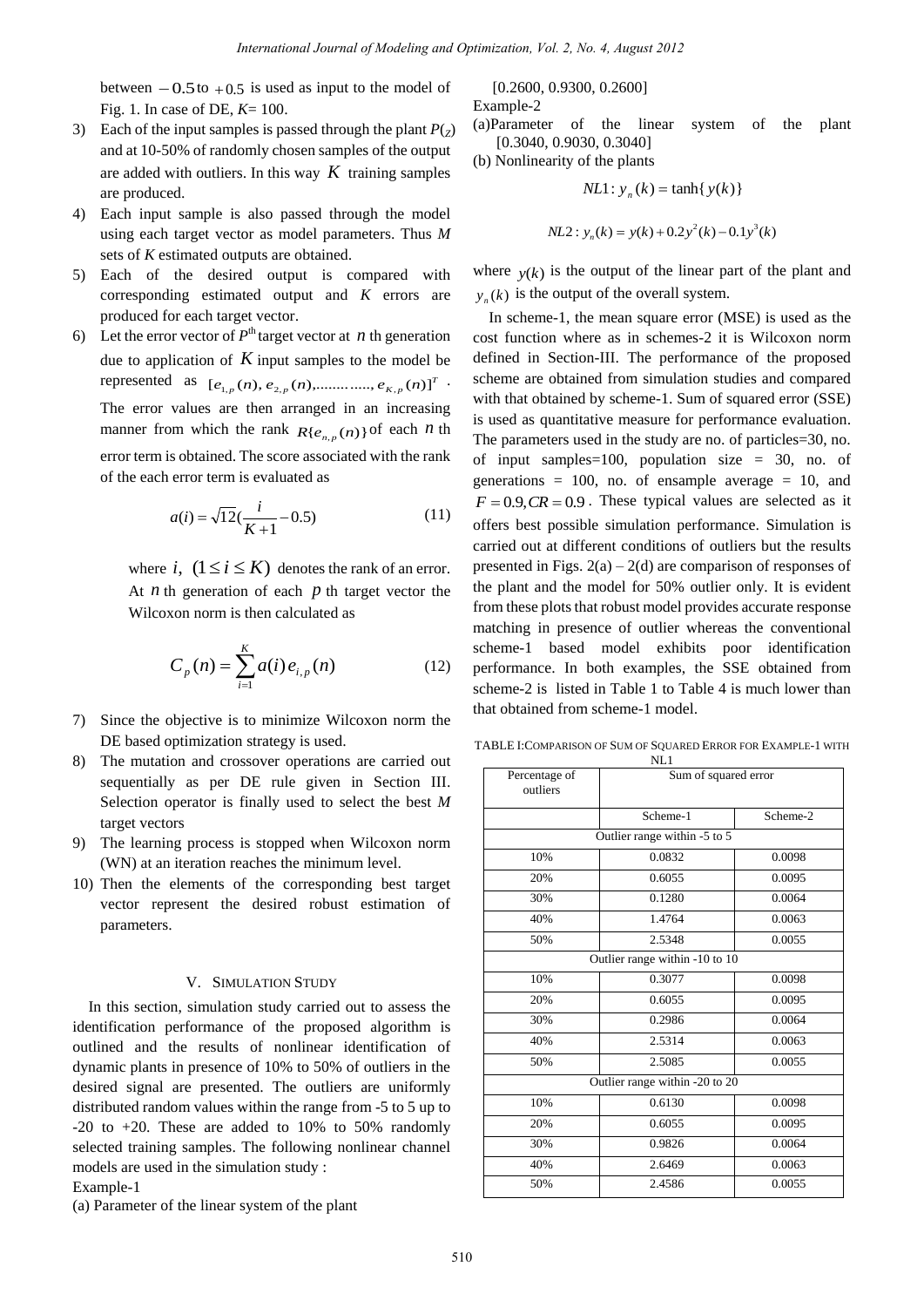

2(a) Comparison of responses of example-1 with NL1 in presence of 50% outliers within the range -20 to 20 using scheme-1



2(b) Comparison of responses of example-1 with NL1 in presence of 50% outlier within the range -20 to 20 using scheme-2



2(c) Comparison of responses of example-2 with NL2 in presence of 50% outliers within the range -20 to 20 using scheme-1



2(d) Comparison of responses of example-2 with NL2 in presence of 50% outliers within the range -20 to 20 using scheme-2

TABLE II: COMPARISON OF SUM OF SQUARED ERROR FOR EXAMPLE-1 WITH

|                           | NL <sub>2</sub>                |          |
|---------------------------|--------------------------------|----------|
| Percentage of<br>outliers | Sum of squared error           |          |
|                           | Scheme-1                       | Scheme-2 |
|                           | Outlier range within -5 to 5   |          |
| 10%                       | 0.1243                         | 0.0270   |
| 20%                       | 0.6472                         | 0.0306   |
| 30%                       | 0.1179                         | 0.0259   |
| 40%                       | 1.4832                         | 0.0242   |
| 50%                       | 2.5942                         | 0.0280   |
|                           | Outlier range within -10 to 10 |          |
| 10%                       | 0.2903                         | 0.0270   |
| 20%                       | 0.6472                         | 0.0306   |
| 30%                       | 0.2821                         | 0.0259   |
| 40%                       | 2.4343                         | 0.0242   |
| 50%                       | 2.5620                         | 0.0280   |
|                           | Outlier range within -20 to 20 |          |
| 10%                       | 0.5884                         | 0.0270   |
| 20%                       | 0.6472                         | 0.0306   |
| 30%                       | 0.9534                         | 0.0259   |
| 40%                       | 2.5551                         | 0.0242   |
| 50%                       | 2.5066                         | 0.0280   |

TABLE III:COMPARISON OF SUM OF SQUARED ERROR FOR EXAMPLE-2 WITH

|                           | NL1                            |          |
|---------------------------|--------------------------------|----------|
| Percentage of<br>outliers | Sum of squared error           |          |
|                           | Scheme-1                       | Scheme-2 |
|                           | Outlier range within -5 to 5   |          |
| 10%                       | 0.0842                         | 0.0109   |
| 20%                       | 0.8370                         | 0.0105   |
| 30%                       | 0.1632                         | 0.0066   |
| 40%                       | 1.4760                         | 0.0066   |
| 50%                       | 2.2872                         | 0.0059   |
|                           | Outlier range within -10 to 10 |          |
| 10%                       |                                | 0.0109   |
| 20%                       |                                | 0.0105   |
| 30%                       |                                | 0.0066   |
| 40%                       |                                | 0.0066   |
| 50%                       |                                | 0.0059   |
|                           | Outlier range within -20 to 20 |          |
| 10%                       |                                | 0.0109   |
| 20%                       |                                | 0.0105   |
| 30%                       |                                | 0.0066   |
| 40%                       |                                | 0.0066   |
| 50%                       |                                | 0.0059   |

TABLE IV: COMPARISON OF SUM OF SQUARED ERROR FOR EXAMPLE-2 WITH

|                           | NL <sub>2</sub>                |          |
|---------------------------|--------------------------------|----------|
| Percentage of<br>outliers | Sum of squared error           |          |
|                           | Scheme-1                       | Scheme-2 |
|                           | Outlier range within -5 to 5   |          |
| 10%                       | 0.0882                         | 0.0272   |
| 20%                       | 0.8956                         | 0.0309   |
| 30%                       | 0.1437                         | 0.0272   |
| 40%                       | 1.4826                         | 0.0256   |
| 50%                       | 2.3769                         | 0.0292   |
|                           | Outlier range within -10 to 10 |          |
| 10%                       | 0.2892                         | 0.0272   |
| 20%                       | 0.8956                         | 0.0309   |
| 30%                       | 0.3092                         | 0.0272   |
| 40%                       | 2.1657                         | 0.0256   |
| 50%                       | 2.3461                         | 0.0292   |
|                           | Outlier range within -20 to 20 |          |
| 10%                       | 0.7399                         | 0.0272   |
| 20%                       | 0.8956                         | 0.0309   |
| 30%                       | 0.9831                         | 0.0272   |
| 40%                       | 2.2879                         | 0.0256   |
| 50%                       | 2.2935                         | 0.0292   |